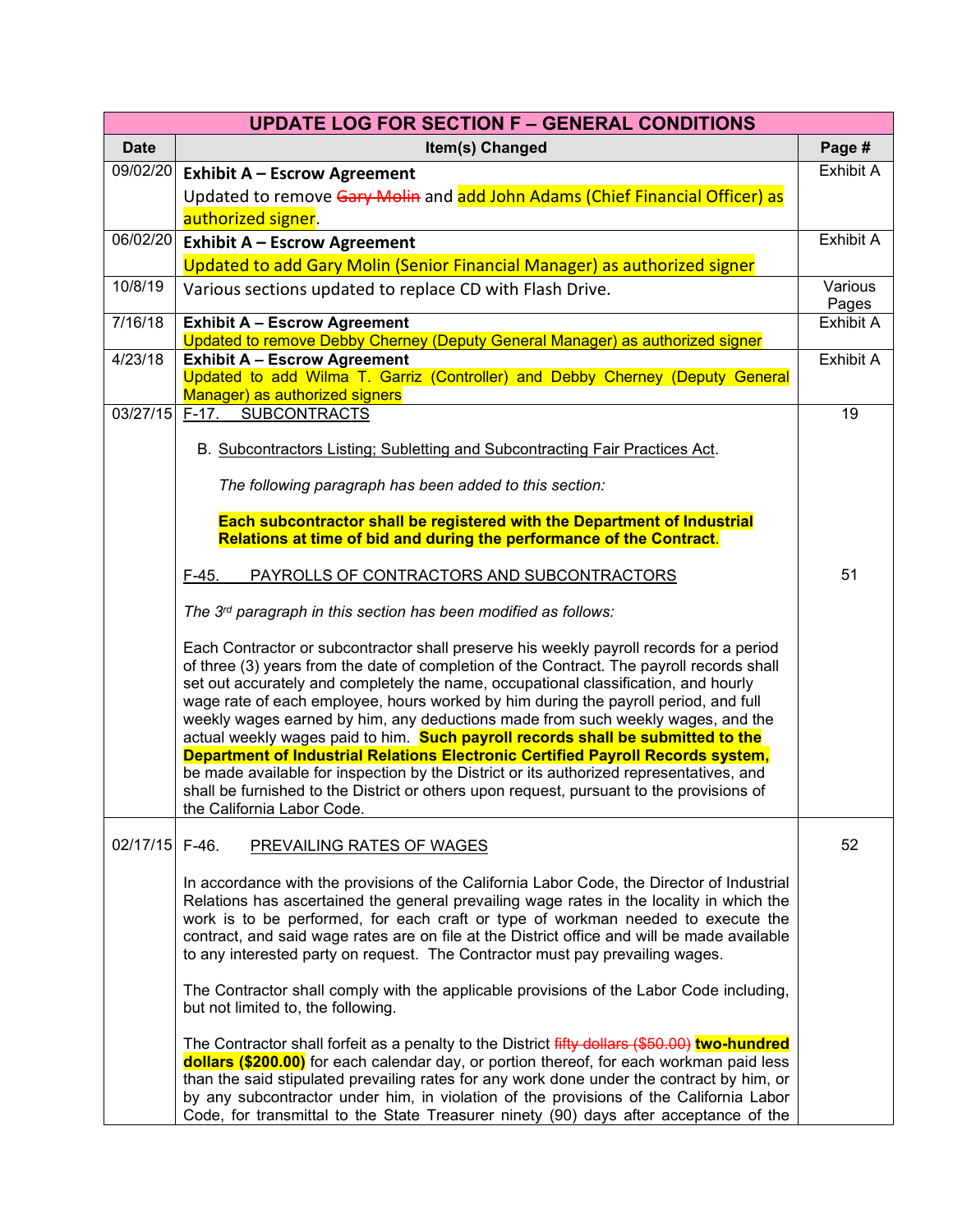|          | work.                                                                                                                                                                                                                                                                                                                                                                                                                                                                                                                                                                                                                                                                                                                                                                                                                                                                                                                                                             |    |  |  |  |  |
|----------|-------------------------------------------------------------------------------------------------------------------------------------------------------------------------------------------------------------------------------------------------------------------------------------------------------------------------------------------------------------------------------------------------------------------------------------------------------------------------------------------------------------------------------------------------------------------------------------------------------------------------------------------------------------------------------------------------------------------------------------------------------------------------------------------------------------------------------------------------------------------------------------------------------------------------------------------------------------------|----|--|--|--|--|
|          | 10/28/14 F-42. MEASUREMENT AND PAYMENT                                                                                                                                                                                                                                                                                                                                                                                                                                                                                                                                                                                                                                                                                                                                                                                                                                                                                                                            | 49 |  |  |  |  |
|          | (Last 2 paragraphs)                                                                                                                                                                                                                                                                                                                                                                                                                                                                                                                                                                                                                                                                                                                                                                                                                                                                                                                                               |    |  |  |  |  |
|          | Bonds & Insurance (Bid Item No. 1). A pre-determined lump sum bid item is included in<br>the Proposal form for supplying Bonds, & Insurance, Breakdown of Contract Price or<br>Schedule of Values, and a Preliminary Project Schedule which is subject to the<br>conditions and limitations in the Specifications.                                                                                                                                                                                                                                                                                                                                                                                                                                                                                                                                                                                                                                                |    |  |  |  |  |
| 08/29/14 | Mobilization payment shall be paid on the first periodic estimate, provided that the<br>bonds, insurance, EN-29, Breakdown of Contract Bid Items or Schedule of Values, and<br>the Preliminary Project Schedule have been approved by the District.<br>F-17. SUBCONTRACTS                                                                                                                                                                                                                                                                                                                                                                                                                                                                                                                                                                                                                                                                                         |    |  |  |  |  |
|          | B. Subcontractors Listing; Subletting and Subcontractor Fair Practices Act. Reference<br>is hereby made to the provisions of Public Contract 4100, et. seq. As required by<br>these provisions, each bidder shall set forth in his proposal the name, the location of<br>the place of business, and the California contractor license number of each<br>subcontractor who will perform work or labor or render service to the general<br>contractor in or about the construction of the work or improvement in an amount in<br>excess of one-half of one per cent (1/2 of 1%) of the general contractor's total bid,<br>as well as the portion of the work which will be done by each subcontractor.                                                                                                                                                                                                                                                              |    |  |  |  |  |
|          | C. Contract Provisions. Before the work of any subcontractor is started, the Contractor<br>shall submit, at the preconstruction conference, a Subcontractors List and Worker<br>Classification form copy of each subcontract, if in writing, or if not in writing, then a<br>written statement signed by the Contractor giving the name, business, email<br>address, license number, and worker classification for each subcontractor who will<br>perform work on the project. of each subcontractor and terms and conditions of<br>such subcontract, shall be filed with the District. Each subcontract shall contain a<br>reference to the agreement between the District and the Contractor, and the terms<br>of that agreement and all parts thereof shall be made a part of such subcontract<br>insofar as applicable to the work covered thereby.                                                                                                           |    |  |  |  |  |
| 06/2014  | <b>F-14 OBLICATION OF CONTRACTOR</b>                                                                                                                                                                                                                                                                                                                                                                                                                                                                                                                                                                                                                                                                                                                                                                                                                                                                                                                              | 15 |  |  |  |  |
|          | B. 2 has been added as follows:                                                                                                                                                                                                                                                                                                                                                                                                                                                                                                                                                                                                                                                                                                                                                                                                                                                                                                                                   |    |  |  |  |  |
|          | Disposal of Excavated Materials (per F-14.B.2), if applicable. All materials removed<br>from the excavations in excess of that stored temporarily as above specified shall be<br>immediately hauled away and used in backfilling elsewhere, or, if not used, shall be<br>disposed of by the Contractor. The disposal area shall be acquired by the Contractor.<br>No materials shall be disposed of either temporarily or permanently on privately or<br>publicly owned property unless the Contractor shall first obtain permission therefore<br>from the owner or agency concerned. The Contractor shall be responsible for all<br>damages and claims that may arise in connection therewith. The Contractor shall<br>provide a release form obtained from the property owner(s) releasing the District from<br>any liability. Said written release shall be submitted and approved by the District prior to<br>Contractor moving materials onto said property. |    |  |  |  |  |
| 032014   | F-04 CONTRACTOR'S AND SUBCONTRACTOR'S INSURANCE<br>Under section I. Commercial Liability Insurance.                                                                                                                                                                                                                                                                                                                                                                                                                                                                                                                                                                                                                                                                                                                                                                                                                                                               | 6  |  |  |  |  |
|          |                                                                                                                                                                                                                                                                                                                                                                                                                                                                                                                                                                                                                                                                                                                                                                                                                                                                                                                                                                   |    |  |  |  |  |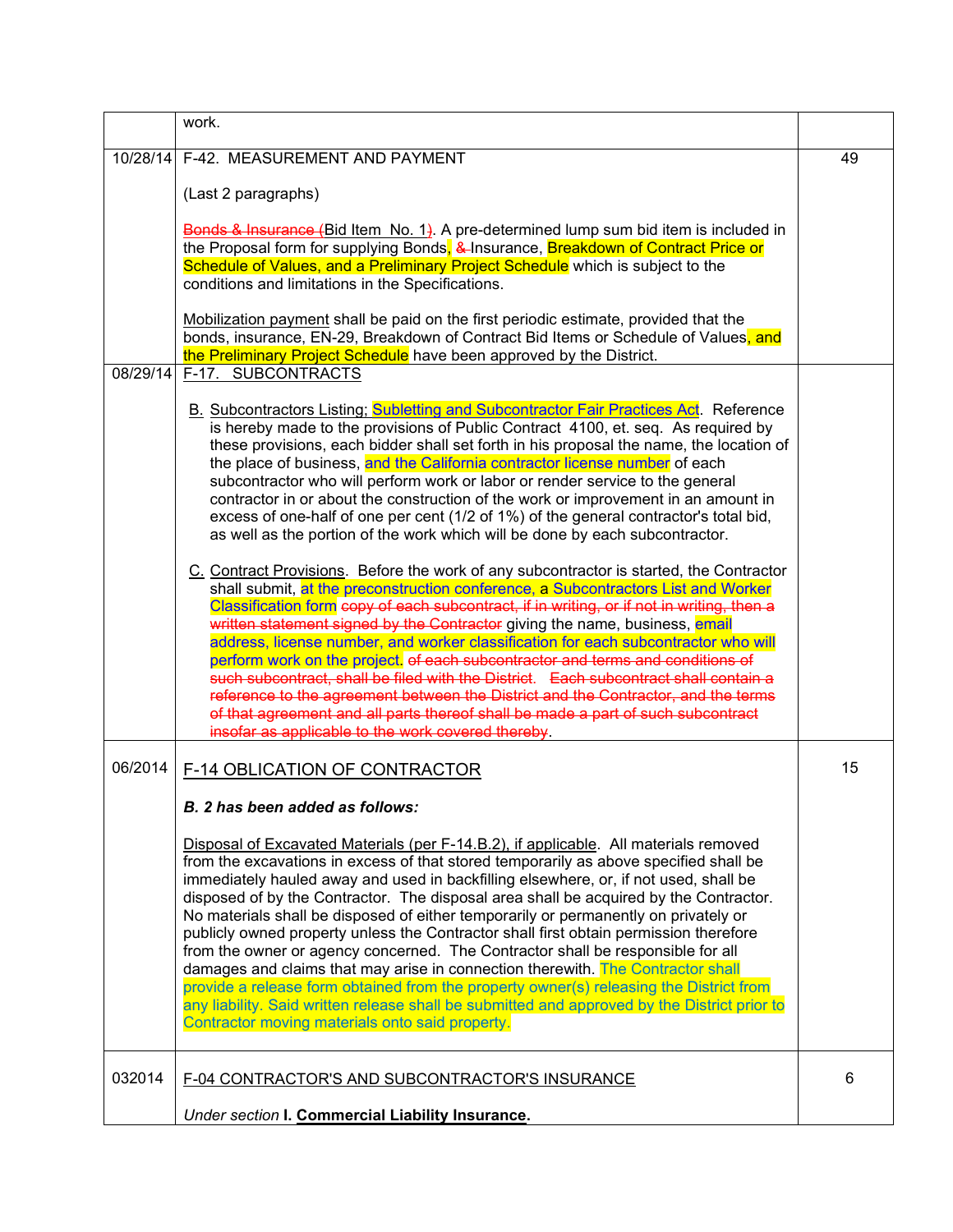|        | THE POLICY IS TO BE ENDORSED FOR THE AGGREGATE LIMIT TO APPLY TO<br>THIS PROJECT by utilizing endorsement form "CG 25 03 03 97" (or similar), executed<br>by the insurance carrier. An aggregate limit (cap) is not allowed.                                                                                                                                                                                                                                                                                                                                                                                                                      |       |  |  |  |  |  |
|--------|---------------------------------------------------------------------------------------------------------------------------------------------------------------------------------------------------------------------------------------------------------------------------------------------------------------------------------------------------------------------------------------------------------------------------------------------------------------------------------------------------------------------------------------------------------------------------------------------------------------------------------------------------|-------|--|--|--|--|--|
| 021414 | F.04. CONTRACTOR'S AND SUBCONTRACTOR'S INSURANCE.                                                                                                                                                                                                                                                                                                                                                                                                                                                                                                                                                                                                 |       |  |  |  |  |  |
|        | Added "at all times during the life of this contract", to subsections H thru M                                                                                                                                                                                                                                                                                                                                                                                                                                                                                                                                                                    | 6 & 7 |  |  |  |  |  |
| 011514 | <b>F-29 Equipment and Material Items</b>                                                                                                                                                                                                                                                                                                                                                                                                                                                                                                                                                                                                          | 28    |  |  |  |  |  |
|        | D Submittals<br>4. Schedule of Submittals. The Project Control Schedule required under section<br>titled Construction Schedule and Periodic Estimates shall allow not less than<br>fifteen (15) working days for the review of submittals, not including the time<br>necessary for delivery or mailing of the printed copies and CDs, and shall cause<br>no delay in the Work or the work of any other contractor. Extension of the<br>Contract Time will not be granted because of the Contractor's failure to make<br>timely and correctly prepared and presented submittals with allowance for the<br>checking and review periods.             |       |  |  |  |  |  |
| 120913 | F-29. Equipment and Material Items (pages F-32 thru 34)                                                                                                                                                                                                                                                                                                                                                                                                                                                                                                                                                                                           | 32-34 |  |  |  |  |  |
|        | D. Submittals<br>15. Operations and Maintenance.                                                                                                                                                                                                                                                                                                                                                                                                                                                                                                                                                                                                  |       |  |  |  |  |  |
|        | General. The Contractor shall obtain data from the various manufacturers and<br>a)<br>submit 1 hard copy plus 3 CDs (in Smart PDF format) 3 copies in the form of<br>instruction and mechanical systems manuals covering all mechanical<br>equipment and machinery installed in the Work. These submittals will be<br>reviewed by the District and revised and resubmitted as deemed necessary.                                                                                                                                                                                                                                                   |       |  |  |  |  |  |
|        | Manual Submittals. Contractor shall submit 1 copy of each manual plus 3 CDs<br>$\vert e \rangle$<br>in Smart PDF format. The EN-14 Shop Drawing submittal transmittal shall<br>provide the required corrections, or acceptance.                                                                                                                                                                                                                                                                                                                                                                                                                   |       |  |  |  |  |  |
|        | When accepted, the Contractor shall deliver final manuals; 1 hard copy plus 3 CDs in<br>Smart PDF format to the District 3-copies, unless otherwise specified, bound in 3-ring<br>binders to make a complete manual. Individual manuals shall be inserted into each<br>binder chronologically by Specification Section Number. Each binder or Volume of<br>the final manual shall have a complete table of contents.                                                                                                                                                                                                                              |       |  |  |  |  |  |
|        | 16. Revision of Submittals. Whenever an equipment modification occurs the<br>Contractor shall submit information and data corresponding to the changed<br>requirements for acceptance. After completion of any required operational tests the<br>Contractor shall submit revised or additional information and data for the instruction<br>manuals and equipment data as the District may require. Revisions shall be<br>processed following the procedures required for previously accepted submittals.                                                                                                                                          |       |  |  |  |  |  |
|        | The Contractor shall be responsible for any material furnished him and for the care of<br>all work until its completion and final acceptance, and he shall at his own expense<br>replace damaged or lost material and repair damaged parts of the work, or the same<br>may be done at his expense by the District. He shall remove from the vicinity of the<br>completed work all plant, buildings, rubbish, unused material, concrete forms, etc.,<br>belonging to him or used under his direction during construction, and in the event of<br>his failure to do so the same may be removed by the District at the expense of the<br>Contractor. |       |  |  |  |  |  |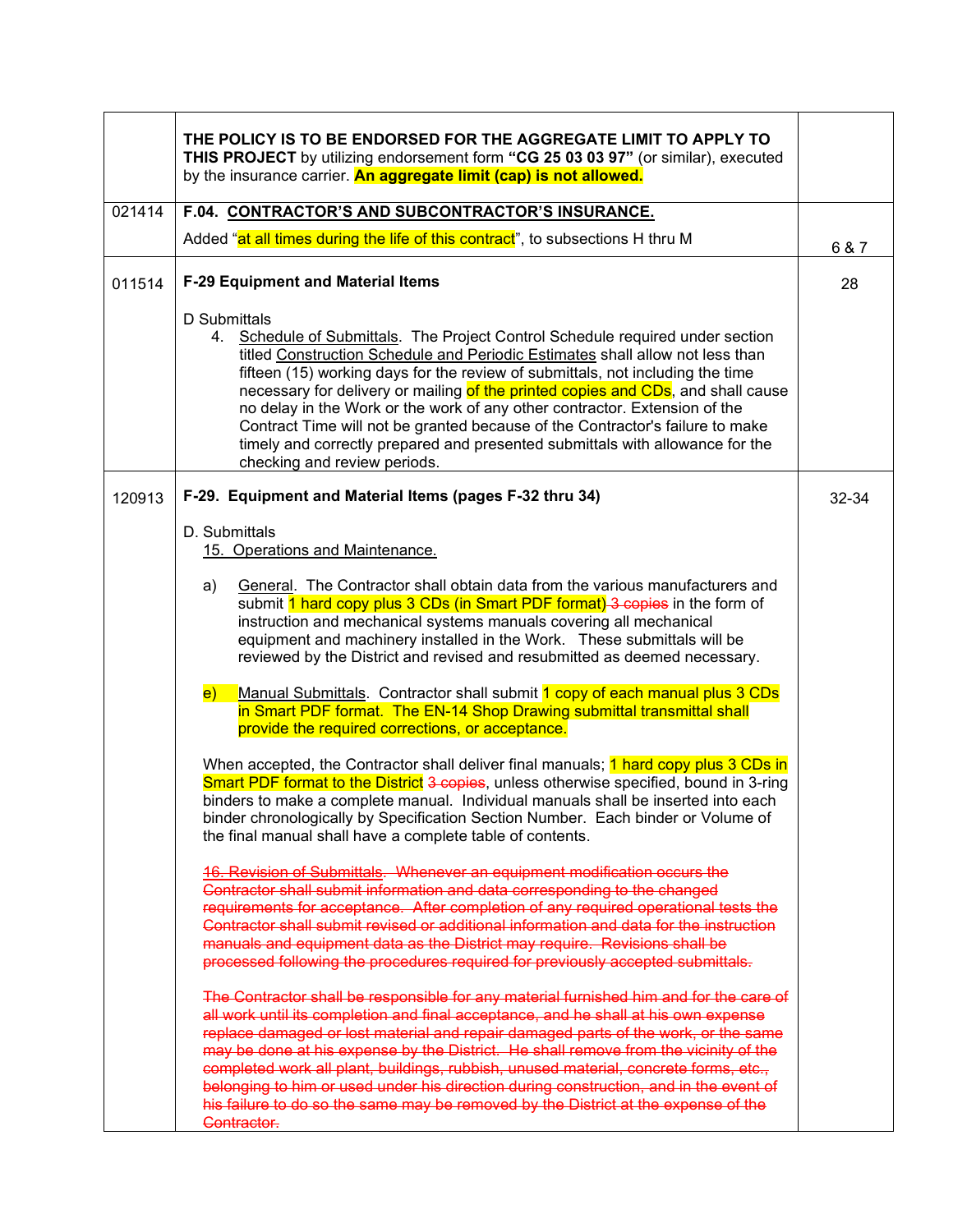|          | Unless otherwise provided in the Special Conditions, the District will not accept<br>ownership of surplus material, and the Contractor shall dispose of surplus material<br>from the work, in accordance with the requirements of this specification.                                                                                                                                                                                                                                                                                                                                                                                                                                                                                                                                                     |                |  |  |  |  |
|----------|-----------------------------------------------------------------------------------------------------------------------------------------------------------------------------------------------------------------------------------------------------------------------------------------------------------------------------------------------------------------------------------------------------------------------------------------------------------------------------------------------------------------------------------------------------------------------------------------------------------------------------------------------------------------------------------------------------------------------------------------------------------------------------------------------------------|----------------|--|--|--|--|
| 11/14/13 | The following previously located under F-40 Retention was moved to F-10<br><b>Construction Schedule and Periodic Estimates.</b>                                                                                                                                                                                                                                                                                                                                                                                                                                                                                                                                                                                                                                                                           |                |  |  |  |  |
|          | <b>Schedule.</b> Payment Withheld. Payments due the Contractor shall be withheld<br>until the Project Control Schedule is submitted by the Contractor and accepted<br>by the District. Acceptance by the District of the baseline schedule submission<br>shall be recognition of the Contractor's good faith submission, and is solely for<br>the purpose of releasing these monies. The District shall not unreasonably<br>withhold its' acceptance, however, acceptance shall not constitute approval.<br>The District shall accept the Project Control Schedule only after all corrections<br>and other issues have been fully resolved.                                                                                                                                                               |                |  |  |  |  |
|          | The applicable monies listed in the following table shall be withheld from that<br>owed the Contractor each and every month an updated progress control<br>schedule submission is not timely received in a condition acceptable to the<br>District and conforming to the contract documents.                                                                                                                                                                                                                                                                                                                                                                                                                                                                                                              |                |  |  |  |  |
|          | <b>CONTRACT VALUE</b><br><b>AMOUNT WITHHELD PER MONTH</b>                                                                                                                                                                                                                                                                                                                                                                                                                                                                                                                                                                                                                                                                                                                                                 |                |  |  |  |  |
|          | \$0<br>\$50,000<br>\$1,000<br>to<br>\$50,000<br>\$100,000<br>\$1,500<br>to                                                                                                                                                                                                                                                                                                                                                                                                                                                                                                                                                                                                                                                                                                                                |                |  |  |  |  |
|          | \$100,000<br>\$500,000<br>\$2,500<br>to<br>\$500,000<br>\$1,000,000<br>\$5,000<br>to                                                                                                                                                                                                                                                                                                                                                                                                                                                                                                                                                                                                                                                                                                                      |                |  |  |  |  |
|          | \$1,000,000<br>\$5,000,000<br>\$7,500<br>to<br>\$5,000,000<br>\$10,000,000<br>\$10,000<br>to                                                                                                                                                                                                                                                                                                                                                                                                                                                                                                                                                                                                                                                                                                              |                |  |  |  |  |
| 110513   | <b>Exhibit A - Escrow Agreement</b><br>The CONTRACTOR shall be responsible for paying all fees for the expenses incurred by<br>4.<br>escrow agent in administering the Escrow Account and all expenses of the DISTRICT. These<br>expenses and payment terms shall be determined by the DISTRICT, the CONTRACTOR and<br>escrow agent.                                                                                                                                                                                                                                                                                                                                                                                                                                                                      | $\overline{2}$ |  |  |  |  |
| 010213   |                                                                                                                                                                                                                                                                                                                                                                                                                                                                                                                                                                                                                                                                                                                                                                                                           | 13 & 16        |  |  |  |  |
|          | F-14. OBLIGATIONS OF CONTRACTOR<br>A. Percentage of Work by Contractor. The Contractor shall perform, with his own organization,<br>contract work amounting to at least 50 percent of the contract. When an entire item is<br>subcontracted, the value of work subcontracted will be based on the contract unit price. When<br>a portion of an item is subcontracted, the value of work subcontracted will be based on the<br>estimated percentage of the contract unit price. This will be determined from information<br>submitted by the Contractor and subject to approval by the District.                                                                                                                                                                                                           |                |  |  |  |  |
|          | Articles in F-14 have been renumbered accordingly                                                                                                                                                                                                                                                                                                                                                                                                                                                                                                                                                                                                                                                                                                                                                         |                |  |  |  |  |
|          | H. Defense and Indemnity. Contractor will defend, indemnify, District and hold and save District<br>harmless from any and all actions, claims, damages to persons or property, penalties,<br>obligations, or liabilities that may be asserted or claimed by any person, firm, entity,<br>corporation, political subdivision or other organization arising out of or in connection with the<br>work, operation, or activities of Contractor, its agents, employees, subcontractors, or invitees<br>provided for herein, whether or not caused in part by any act or omission (passive or<br>comparative negligence included) of the District, excepting the active negligence of the<br>District. there is concurrent passive or active negligence on the part of District, and in<br>connection therewith |                |  |  |  |  |
|          | 12/20/12 F-30. C. Forms.                                                                                                                                                                                                                                                                                                                                                                                                                                                                                                                                                                                                                                                                                                                                                                                  | 35             |  |  |  |  |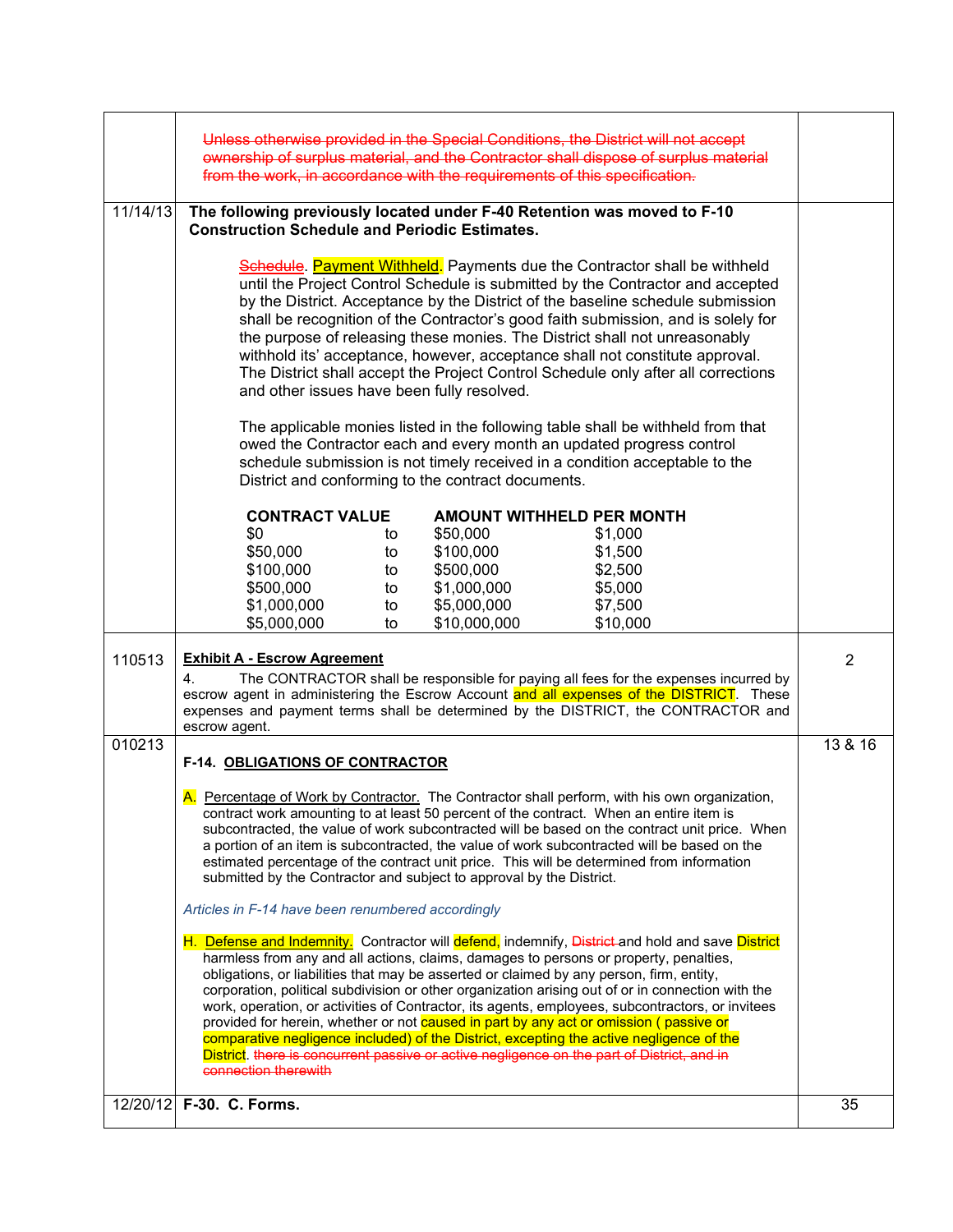|          | 1. Request for Information (RFI) - to be initiated by the Contractor as far in advance as<br>possible to avoid delays in receiving answers and processing the required additional<br>documents. RFI's shall be submitted electronically in Word and PDF format,<br>including 1 hard copy. RFI's may be initiated by the District to transmit clarifying<br>information to the Contractor or Inspector. The District shall allow not more than 15<br>working days for responding to RFI's, not including the time necessary for delivery or<br>mailing.                                                                                                                                                                                                                                                                                                                                                                                                                                                                                                                                                                                                                                                                                                                                                                                     |       |
|----------|--------------------------------------------------------------------------------------------------------------------------------------------------------------------------------------------------------------------------------------------------------------------------------------------------------------------------------------------------------------------------------------------------------------------------------------------------------------------------------------------------------------------------------------------------------------------------------------------------------------------------------------------------------------------------------------------------------------------------------------------------------------------------------------------------------------------------------------------------------------------------------------------------------------------------------------------------------------------------------------------------------------------------------------------------------------------------------------------------------------------------------------------------------------------------------------------------------------------------------------------------------------------------------------------------------------------------------------------|-------|
|          | 12/20/12 F-29. Equipment and Material Items<br>D. Submittals.<br>2. Method of Submittal. The Contractor shall deliver submittals by means of dated and<br>signed "Contractor's Submittal Transmittal Form" (EN-50) identifying as to initial or<br>resubmittal status, and fully describing the submittal contents. Submittals are not<br>acceptable directly from subcontractors, suppliers or manufacturers. Submittals shall<br>be numbered as prescribed by the District at the preconstruction conference. In<br>each transmittal the Contractor shall state the Drawing Numbers and Specification<br>Sections, Articles, and paragraphs to which the submittal pertains. Accompanying<br>data sheets, catalogs, and brochures shall be identified in the same manner. Where<br>several types or models are included the Contractor shall delete non-applicable<br>portions or specifically indicate which portions are intended and applicable.<br>Each submittal shall include 4 sets of black-line printed copies and 4 CDs in the<br>latest version of Adobe Acrobat, consolidated to one portable document file (PDF)<br>format, searchable from Table of Contents and Bookmarks. No copies shall be<br>returned to the contractor, only the EN-14 Shop Drawing Transmittal form noting<br>review comments and submittal status. | 26-28 |
|          | 8. Check of Returned Submittals Reviewed Comments. The Contractor shall check<br>submittals returned to him review the EN-14 Shop Drawing Transmittal form for<br>correction and ascertain if the corrections result in extra cost to him above that<br>included under the Contract Documents and shall give written notice to the District<br>within five days if, in his opinion, such extra costs result from corrections. By failing<br>to so notify the District or by starting any Work covered by a submittal, the Contractor<br>waives all claims for extra costs resulting from required corrections.                                                                                                                                                                                                                                                                                                                                                                                                                                                                                                                                                                                                                                                                                                                             |       |
| 12/18/12 | F-29. Equipment and Material Items<br>D. Submittals.<br>2. Method of Submittal. The Contractor shall deliver submittals by means of dated and<br>signed "Contractor's Submittal Transmittal Form" (EN-50) identifying as to initial or<br>resubmittal status, and fully describing the submittal contents. Submittals are not<br>acceptable directly from subcontractors, suppliers or manufacturers. In each<br>transmittal the Contractor shall state the Drawing Numbers and Specification<br>Sections, Articles, and paragraphs to which the submittal pertains. Accompanying<br>data sheets, catalogs, and brochures shall be identified in the same manner. Where<br>several types or models are included the Contractor shall delete non-applicable<br>portions or specifically indicate which portions are intended and applicable. Each<br>submittal shall include 84 sets of black-line printed copies and 4 CDs. No copies<br>shall be returned to the Contractor, only the EN-14 Shop Drawing Transmittal<br>form. Submittals shall be numbered as prescribed by the District at the<br>preconstruction conference.                                                                                                                                                                                                            | 26-28 |
|          | 7. Corrections and Resubmittals. The Contractor shall make all required corrections<br>and shall resubmit $8\frac{4}{1}$ copies and $4\overline{CDs}$ of each submittal until found in<br>conformance with design concept of the project and in general compliance with the<br>plans and specifications. The Contractor shall direct specific attention in writing to                                                                                                                                                                                                                                                                                                                                                                                                                                                                                                                                                                                                                                                                                                                                                                                                                                                                                                                                                                      |       |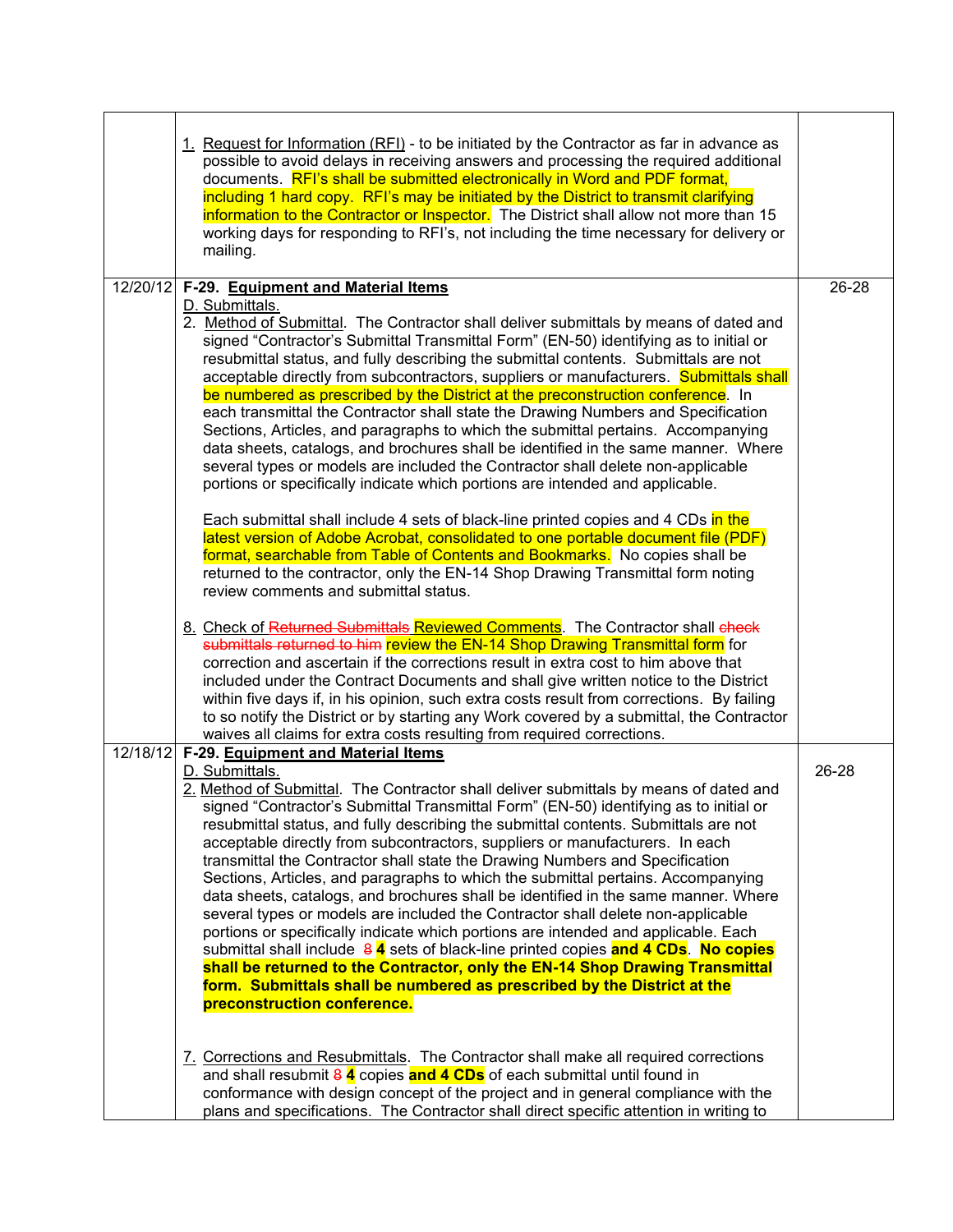|          | revisions other than corrections called for on previous submittals, and shall state in<br>writing all variations in costs and his assumption of the cost of related changes the<br>same as is required for in subsection titled Method of Transmittal.                                                                                                                                                                                                                                                                                                                                                                                                                                                                                                                                                                                                                                                                                                                                                                                                                                                                                                                                                                                                                                                                                                                                                                                                                                                                                                             |                      |
|----------|--------------------------------------------------------------------------------------------------------------------------------------------------------------------------------------------------------------------------------------------------------------------------------------------------------------------------------------------------------------------------------------------------------------------------------------------------------------------------------------------------------------------------------------------------------------------------------------------------------------------------------------------------------------------------------------------------------------------------------------------------------------------------------------------------------------------------------------------------------------------------------------------------------------------------------------------------------------------------------------------------------------------------------------------------------------------------------------------------------------------------------------------------------------------------------------------------------------------------------------------------------------------------------------------------------------------------------------------------------------------------------------------------------------------------------------------------------------------------------------------------------------------------------------------------------------------|----------------------|
|          | Costs incurred by the District as a result of additional reviews of a particular submittal<br>after the second time it has been reviewed shall be borne by the<br>Contractor. Reimbursement to the District will be made by deducting such costs<br>from the Contractor's subsequent partial payments. This reimbursement will be<br>calculated based on a flat work rate of \$85 \$120/hour.                                                                                                                                                                                                                                                                                                                                                                                                                                                                                                                                                                                                                                                                                                                                                                                                                                                                                                                                                                                                                                                                                                                                                                      |                      |
| 11/26/12 |                                                                                                                                                                                                                                                                                                                                                                                                                                                                                                                                                                                                                                                                                                                                                                                                                                                                                                                                                                                                                                                                                                                                                                                                                                                                                                                                                                                                                                                                                                                                                                    | 50                   |
|          | F-45. PAYROLLS OF CONTRACTORS AND SUBCONTRACTORS                                                                                                                                                                                                                                                                                                                                                                                                                                                                                                                                                                                                                                                                                                                                                                                                                                                                                                                                                                                                                                                                                                                                                                                                                                                                                                                                                                                                                                                                                                                   |                      |
|          | 2 <sup>nd</sup> paragraph has been modified as follows:                                                                                                                                                                                                                                                                                                                                                                                                                                                                                                                                                                                                                                                                                                                                                                                                                                                                                                                                                                                                                                                                                                                                                                                                                                                                                                                                                                                                                                                                                                            |                      |
|          | Each payroll shall be sworn to in accordance with the Federal Regulations made<br>pursuant to the "Kick-Back Statute." In the event of noncompliance with this<br>requirement following ten (10) days specific written notice, the Contractor shall,<br>pursuant to Section 1776 of the California Labor Code, forfeit as a penalty no more than<br>twenty five (\$25.00) one hundred dollars (\$100.00) for each calendar day, or portion<br>thereof, for each worker, until strict compliance is effectuated. Upon request of the<br>Division of Apprenticeship Standards or the Division of Labor Standards Enforcement,<br>these penalties shall be withheld from the progress payments due. Responsibility for<br>compliance shall rest with the prime Contractor. A Contractor is not subject to a penalty<br>assessment pursuant to this section due to the failure of a subcontractor to comply with<br>this section.                                                                                                                                                                                                                                                                                                                                                                                                                                                                                                                                                                                                                                      |                      |
| 11/07/12 | <b>Exhibit A - Escrow Agreement</b><br>Updated Charles Turner's title from Finance Manager to Director of Finance                                                                                                                                                                                                                                                                                                                                                                                                                                                                                                                                                                                                                                                                                                                                                                                                                                                                                                                                                                                                                                                                                                                                                                                                                                                                                                                                                                                                                                                  | <b>Exhibit A</b>     |
|          |                                                                                                                                                                                                                                                                                                                                                                                                                                                                                                                                                                                                                                                                                                                                                                                                                                                                                                                                                                                                                                                                                                                                                                                                                                                                                                                                                                                                                                                                                                                                                                    |                      |
| 09/14/12 | F-04. CONTRACTOR AND SUBCONTRACTOR'S INSURANCE.<br>The Contractor shall not commence work under this Contract until he has obtained and<br>submitted all policies of insurance (including all endorsements) acceptable to the<br>District, nor shall he allow any subcontractor to commence work until all policies of<br>insurance of the subcontractor have been obtained (by the Contractor), as required<br>hereunder.<br>The Contractor and his subcontractors shall take out and maintain insurance, with<br>coverages acceptable to the District, at his sole cost and expense at all times during the<br>life of this Contract, including the entire time of the Contractor's guarantee.<br><b>F-30 CHANGES IN WORK &amp; EXTRAS.</b><br>A. Authority. No changes in the Work covered by the approved Contract Documents<br>shall be made without having prior written approval of the District, unless otherwise<br>directed through field orders. Without invalidating the Contract Agreement and<br>without notice to sureties or insurers, the District may, at any time or from time to<br>time, order additions, deletions, or revisions in the Work. The Contractor shall<br>comply promptly with requirements of all executed Change Orders, <b>Proceed</b><br><b>Preliminary Change Orders, or responses to Requests for Information. If any</b><br>directive causes an increase or decrease in the Contract Price or an extension or<br>shortening of the Contract Time, an equitable adjustment will be made and included<br>in a Change Order. | $F-4$<br>$F-34/F-35$ |
|          | C. Forms.<br>3. <b>Proceed Preliminary-Change Order</b> - an informal written order signed by the District<br>ordering and authorizing change order work when there is insufficient time to process a                                                                                                                                                                                                                                                                                                                                                                                                                                                                                                                                                                                                                                                                                                                                                                                                                                                                                                                                                                                                                                                                                                                                                                                                                                                                                                                                                              |                      |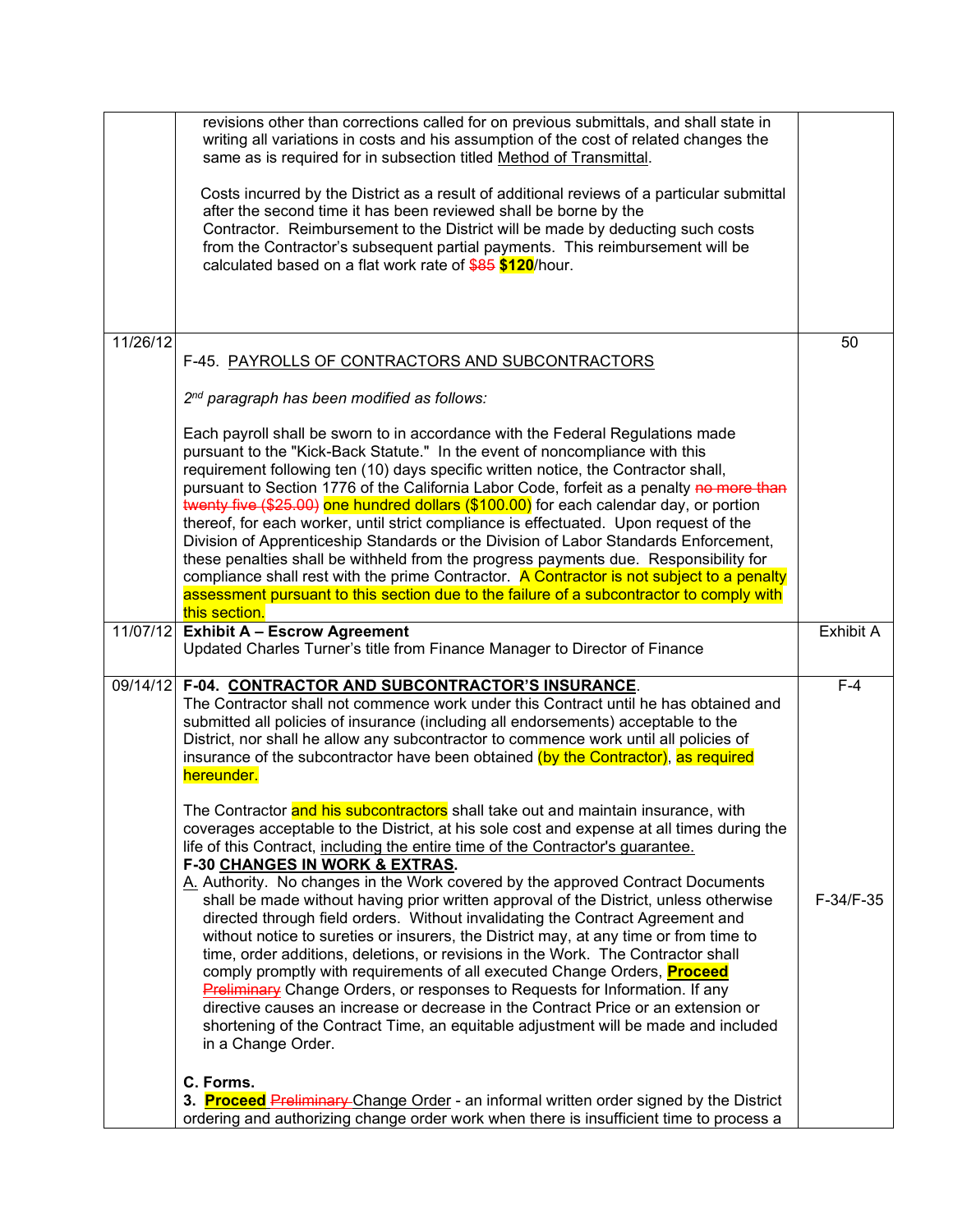|          | formal Change Order, or when costs aren't known.                                                                                                                                                                                                                                                                                                                                                                                                                                                                                                                                                                                                                                                                                                                                                                      |               |  |  |  |  |
|----------|-----------------------------------------------------------------------------------------------------------------------------------------------------------------------------------------------------------------------------------------------------------------------------------------------------------------------------------------------------------------------------------------------------------------------------------------------------------------------------------------------------------------------------------------------------------------------------------------------------------------------------------------------------------------------------------------------------------------------------------------------------------------------------------------------------------------------|---------------|--|--|--|--|
|          | Interim payments will be made for work done under a <b>Proceed Preliminary</b> Change<br>Order. Work ordered by time and material will require extra work tickets (see section<br>titled Changes of Work and Extras, paragraph a., 4.) and invoices approved by District<br>before any payment made. Time and material work will be based on an estimated<br>dollar value; actual costs may be reconciled through a formal Change Order if required.<br>Negotiated sums will be paid on a percentage basis for the work completed.                                                                                                                                                                                                                                                                                    |               |  |  |  |  |
| 05/29/12 | F-02. CONTRACT DOCUMENTS: Governing Law; Jurisdiction; Venue.<br>B. Contract Documents. The Notice Inviting Bids, the Instructions to Bidders, the<br>Proposal, the Notice-of-Acceptance-of-Proposal, Addenda, the Specifications, and<br>the Plans, together with the Agreement, constitute THE CONTRACT, and what is<br>called for in any one shall be as binding as if called for in all. The intention of the<br>documents is to require a complete and finished piece of work including all labor,<br>materials, equipment, and transportation necessary for the proper execution of the<br>work. Anything shown in the plans and not in the specifications, or in the<br>specifications and not in the plans, shall be performed by the Contractor as though<br>shown in both the plans and the specifications. | $F-2$ & $F-3$ |  |  |  |  |
|          | C. Governing Law. The Contract, all Contract Documents, and all Work performed<br>hereunder shall be governed by and interpreted in accordance with the laws of the<br>State of California, excluding any choice of law provisions. Notwithstanding any<br>other provisions contained in any other documents, this paragraph shall take<br>precedence over any such documents and may not be modified, altered, or<br>changed in any manner whatsoever except by a written instrument duly executed<br>by the District which refers specifically to this paragraph.                                                                                                                                                                                                                                                   |               |  |  |  |  |
|          | D. Jurisdiction; Venue. Any action taken to enforce this Contract shall be maintained<br>in the Superior Court of Riverside County, California. The parties expressly<br>consent to the jurisdiction of said court and agree that said court shall be the proper<br>venue for any such action. Notwithstanding any other provisions contained in any<br>other documents, this paragraph shall take precedence over any such documents<br>and may not be modified, altered, or changed in any manner whatsoever except by<br>a written instrument duly executed by the District which refers specifically to this<br>paragraph.                                                                                                                                                                                        |               |  |  |  |  |
|          | <b>F.29. EQUIPMENT &amp; MATERIAL ITEMS.</b><br>A. National Sanitation Foundation (NSF) Requirements. Per Title 22 Chapter 16 of<br>the California Code of Regulations, any and all materials (pipe, valves, tanks, etc.)<br>that come into contact with potable drinking water, either directly or indirectly, shall<br>be certified by NSF in accordance with NSF/ANSI Standard 61 for potable water<br>contact. Contractor shall include documentation with material submittals<br>demonstrating conformance with NSF 61 certification as required.<br><b>B.</b> Listed on Proposal.<br><b>C.</b> Requests for Substitutions.<br>D. Submittals.<br>10. Conformance. Work shall conform to the accepted submittals and all other                                                                                    | $F-25$        |  |  |  |  |
|          | requirements of the Contract Documents unless subsequently revised by an<br>appropriate modification, in which case the Contractor shall prepare and submit<br>revised submittals as may be required.<br>The Contractor shall not proceed with any related Work which may be affected by<br>the Work covered under submittals until the applicable submittals have been<br>submitted and reviewed, particularly where piping, machinery, and equipment and                                                                                                                                                                                                                                                                                                                                                            | $F-28$        |  |  |  |  |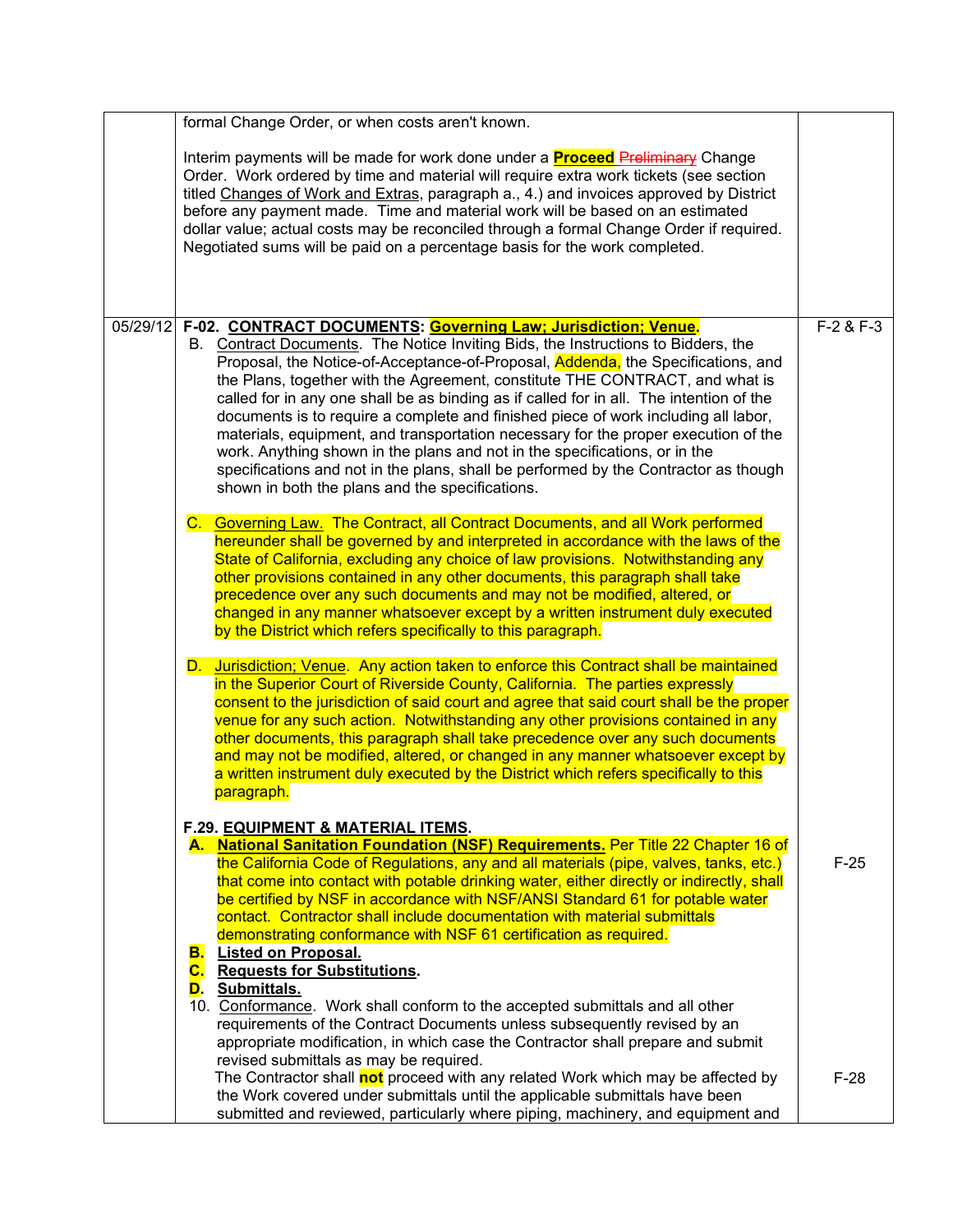|          | the required arrangements and clearances are involved.                                                                                                                                                                                                                                                                                                                                                                                                                                                                                                                                                                                                                                                                                                                                                                                                                                                                                                                                                                                                                                                                                                                                                                                                                                                                                                                                                          |                     |  |  |  |  |
|----------|-----------------------------------------------------------------------------------------------------------------------------------------------------------------------------------------------------------------------------------------------------------------------------------------------------------------------------------------------------------------------------------------------------------------------------------------------------------------------------------------------------------------------------------------------------------------------------------------------------------------------------------------------------------------------------------------------------------------------------------------------------------------------------------------------------------------------------------------------------------------------------------------------------------------------------------------------------------------------------------------------------------------------------------------------------------------------------------------------------------------------------------------------------------------------------------------------------------------------------------------------------------------------------------------------------------------------------------------------------------------------------------------------------------------|---------------------|--|--|--|--|
|          | 03/02/12 F.04. Contractor's and Subcontractor's Insurance was reorganized/renumbered                                                                                                                                                                                                                                                                                                                                                                                                                                                                                                                                                                                                                                                                                                                                                                                                                                                                                                                                                                                                                                                                                                                                                                                                                                                                                                                            | F-5 thru<br>$F - 7$ |  |  |  |  |
| 02/07/12 | F-10. CONSTRUCTION SCHEDULE AND PERIODIC ESTIMATES<br>Required Forms.<br>A.<br>Forms Supplied by District<br>14. C-7: Non-Collusion Affidavit with Notarial Jurat Employee Safety & Health<br><b>Training Records</b><br>15. Subcontractors List/Worker Classification                                                                                                                                                                                                                                                                                                                                                                                                                                                                                                                                                                                                                                                                                                                                                                                                                                                                                                                                                                                                                                                                                                                                          | $F-10$              |  |  |  |  |
| 120911   | F.02 CONTRACT DOCUMENTS<br>B. Specification Precedence. In resolving conflicts resulting from errors or<br>discrepancies in any of the Contract Documents, the order of precedence shall be<br>as follows:<br>1. Special Conditions Revised by Addenda<br>2. Special Conditions<br>3. Permit Requirements<br>4. Addenda<br>5. Plans<br>6. Specifications<br>7. General Conditions<br>With reference to the drawings, the order of precedence shall be as follows:<br>1. Figures, such as coordinates or dimensions, govern over scaled dimensions<br>2. Detail drawings govern over general drawings<br>3. Addenda/Change Order drawings govern over Drawings<br>4. Drawings govern over standard drawings<br>Provisions shown on Construction Plans shall take precedence over those of the<br>other contract documents. Any differing provisions of the Special Conditions or<br>Addenda to the contract documents shall take precedence over both Plans and<br>Specifications, and General Conditions. The Special Conditions shall take<br>precedence over Addenda unless the Addenda specifically amends the Special<br>Conditions.<br>Special Conditions shall take precedence over permit requirements if the District<br>determines, in its sole discretion, that a permit is requiring betterment work that the<br>District is not obligated to complete. In all other instances, permit requirements, |                     |  |  |  |  |
| 12/5/11  | and shall be complied with at no additional cost to the District.<br><b>F-40. RETENTION</b><br>Not later than fifteen (15) calendar days following receipt from the Contractor of a duly<br>certified and approved periodic estimate of the work performed prior to the twentieth<br>(20th) day of the preceding calendar month, the District will make a partial payment to<br>the Contractor on the basis of that estimate. To ensure the proper performance of this<br>Contract from each progress estimate, 5 40 percent will be deducted and retained by<br>the District, and payment of the remainder less the amount of all previous payments will<br>be made. After 50 percent of the Work has been completed and if progress on the<br>Work is satisfactory, the deduction to be made from remaining progress estimates and<br>from the final estimate may be limited to \$500 or 10 percent of the first half of total<br>contract amount, whichever is greater. No progress payment made to the Contractor<br>or its sureties will constitute a waiver of liquidated damages or any other damages or<br>legal remedies that may arise under this Contract.                                                                                                                                                                                                                                           | $F-47$              |  |  |  |  |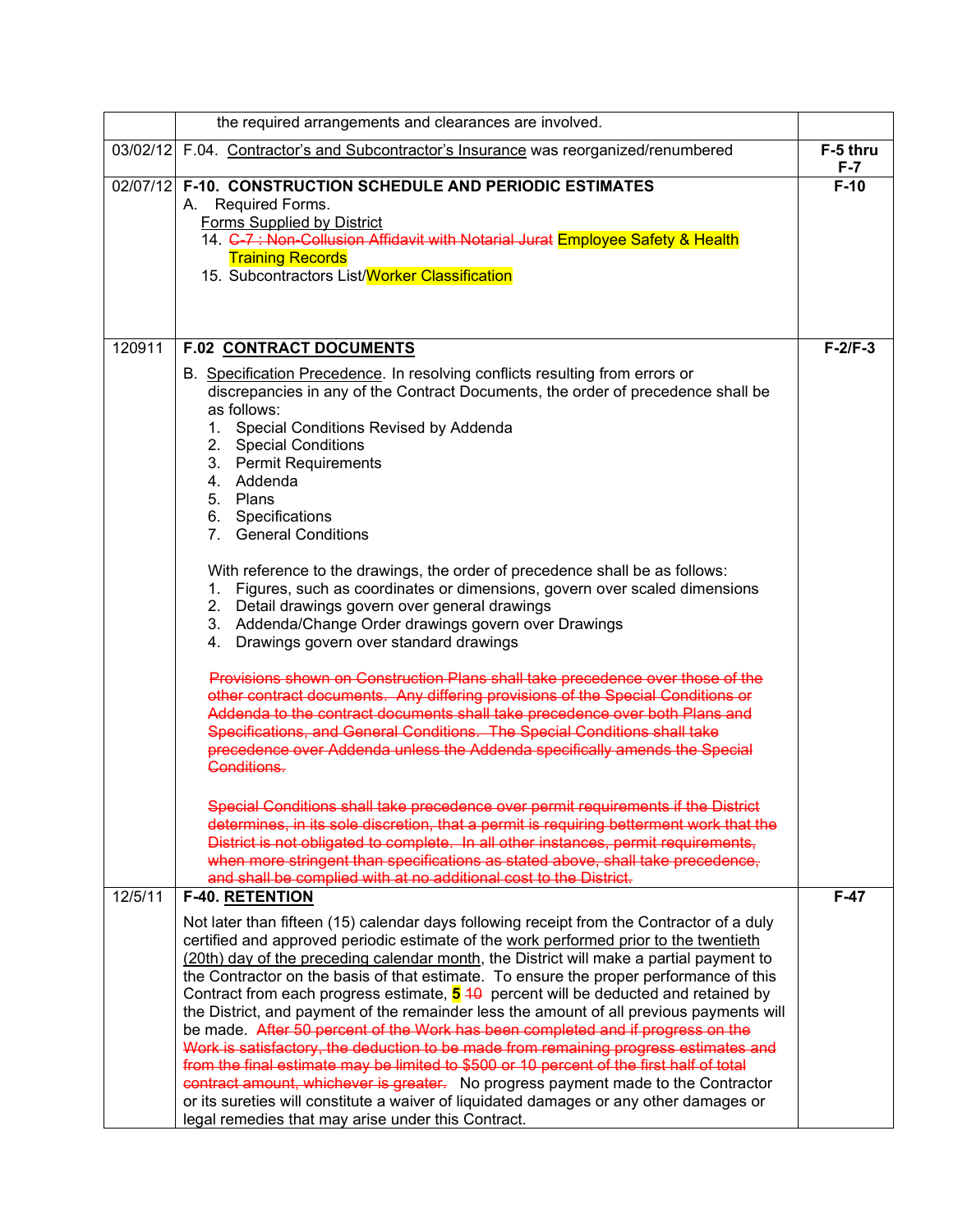| 8/19/11  | F-10. CONSTRUCTION SCHEDULE AND PERIODIC ESTIMATES<br>B. Contractor's Project Control Schedule.<br>The schedule shall show a maximum of three critical paths, with only enough points<br>or items to present the above information. Partial schedules will not be accepted<br>without the approval of the District. The Contractor to submit a CD with 4 copies of<br>each submitted schedule, compatible to Primavera Project Planner/Suretrak<br>Project Manager using Primavera P6 (or later version) or Suretrak Project<br>Manager.                                                                                                                                                                                                                                                                                                                                                                                                                                                                                                                                                                                                                                                                                                                                                                                                                                                                                                                                                                                                                                                             |    |                       |                                            |  | $F-11$ |
|----------|------------------------------------------------------------------------------------------------------------------------------------------------------------------------------------------------------------------------------------------------------------------------------------------------------------------------------------------------------------------------------------------------------------------------------------------------------------------------------------------------------------------------------------------------------------------------------------------------------------------------------------------------------------------------------------------------------------------------------------------------------------------------------------------------------------------------------------------------------------------------------------------------------------------------------------------------------------------------------------------------------------------------------------------------------------------------------------------------------------------------------------------------------------------------------------------------------------------------------------------------------------------------------------------------------------------------------------------------------------------------------------------------------------------------------------------------------------------------------------------------------------------------------------------------------------------------------------------------------|----|-----------------------|--------------------------------------------|--|--------|
| 03/29/10 | F-32. Delays.<br>D. Written Notice and Report. If the Contractor desires payment for a delay as<br>specified in paragraph c. or an extension of time, he shall file with the District a<br>written request and report of cause within 30 days after the beginning of the delay.<br>The request for payment or extension must be made at least 15 days before the<br>specified completion date. Failure by the Contractor to file these items within the<br>times specified will be considered grounds for refusal by the District to consider<br>such request.<br>Written Notice of Delay. In order to have the best opportunity to mitigate cost and<br>time impacts of delays, it is necessary for the District to have knowledge of<br>potential delays as early as possible. Therefore the Contractor shall provide written<br>notice to the District as soon as the potential delay is identified, but in no case later<br>than three work days after identification of the potential delay. Said written notice<br>shall be labeled "Notice of Delay" in the reference line and shall describe the nature<br>and cause of the delay Any request for additional compensation and/or extension<br>of contract time as a result of the delay shall be made within 30 calendar days of<br>the date of the Notice of Delay and shall include a detailed calculation of claimed<br>time and cost, and all supporting documentation. Failure to provide notice of any<br>delay within the time and in the manner specified above shall constitute a waiver of<br>any claim arising out of that delay. |    |                       |                                            |  |        |
| 03/29/10 | <b>F-05. ADDITIONAL SURETY</b><br>If during the continuance of the contract any of the sureties upon the faithful<br>performance bond in the opinion of the District are or become insufficient is no longer<br><b>sufficient under Code of Civil Procedure section 995.660(b),</b> District may require<br>additional sureties which the Contractor shall furnish to the satisfaction of the District<br>within fifteen (15) days after notice, and in default thereof the contract may be<br>suspended and the work completed as provided in section titled Right of the District to<br>Terminate Contract.                                                                                                                                                                                                                                                                                                                                                                                                                                                                                                                                                                                                                                                                                                                                                                                                                                                                                                                                                                                        |    |                       |                                            |  | $F-7$  |
| 6/05/09  | <b>F-40. RETENTION</b>                                                                                                                                                                                                                                                                                                                                                                                                                                                                                                                                                                                                                                                                                                                                                                                                                                                                                                                                                                                                                                                                                                                                                                                                                                                                                                                                                                                                                                                                                                                                                                               |    | <b>CONTRACT VALUE</b> | <b>AMOUNT WITHHELD</b><br><b>PER MONTH</b> |  | $F-47$ |
|          | \$0                                                                                                                                                                                                                                                                                                                                                                                                                                                                                                                                                                                                                                                                                                                                                                                                                                                                                                                                                                                                                                                                                                                                                                                                                                                                                                                                                                                                                                                                                                                                                                                                  | to | \$50,000 \$500,000    | \$1,000                                    |  |        |
|          | \$50,000                                                                                                                                                                                                                                                                                                                                                                                                                                                                                                                                                                                                                                                                                                                                                                                                                                                                                                                                                                                                                                                                                                                                                                                                                                                                                                                                                                                                                                                                                                                                                                                             | to | \$100,000             | \$1,500                                    |  |        |
|          | \$100,000                                                                                                                                                                                                                                                                                                                                                                                                                                                                                                                                                                                                                                                                                                                                                                                                                                                                                                                                                                                                                                                                                                                                                                                                                                                                                                                                                                                                                                                                                                                                                                                            | to | \$500,000             | \$2,500                                    |  |        |
|          | \$500,000                                                                                                                                                                                                                                                                                                                                                                                                                                                                                                                                                                                                                                                                                                                                                                                                                                                                                                                                                                                                                                                                                                                                                                                                                                                                                                                                                                                                                                                                                                                                                                                            | to | \$1,000,000           | \$5,000                                    |  |        |
|          | \$1,000,000                                                                                                                                                                                                                                                                                                                                                                                                                                                                                                                                                                                                                                                                                                                                                                                                                                                                                                                                                                                                                                                                                                                                                                                                                                                                                                                                                                                                                                                                                                                                                                                          | to | \$5,000,000           | \$7,500                                    |  |        |
|          | \$5,000,000                                                                                                                                                                                                                                                                                                                                                                                                                                                                                                                                                                                                                                                                                                                                                                                                                                                                                                                                                                                                                                                                                                                                                                                                                                                                                                                                                                                                                                                                                                                                                                                          | to | \$10,000,000          | \$10,000                                   |  |        |

**Change Legend: Added**